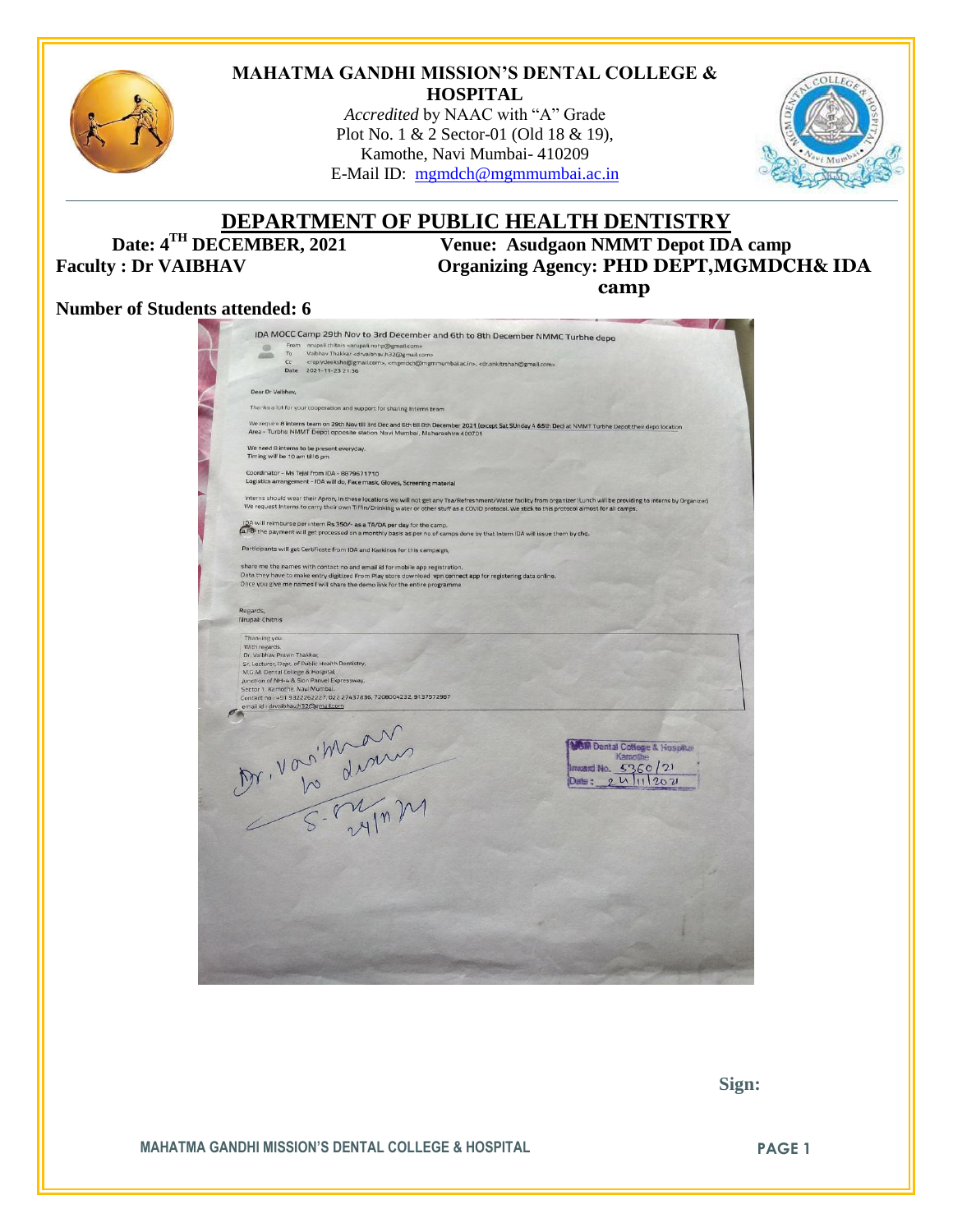## **Assessment of Oral Health Status and Treatment need of patients atNMMT Bus Depot Asudgaon.**

 MGM Dental College in association with IDA constantly takes efforts of extending the oral health care to the community. The oral care initiative was also extended to patients at **NMMT Bus Depot Asudgaon**with the intention of creating awareness and providing oral health care to the patients.

# **Aim and objective:**

- 1. To assess the oral health status of patients and to provide necessary Dental treatment.
- 2. To educate them and create awareness about oral health.

# **Method**:

A type III examination was carried out with the use of mouth mirror and probe in day light. All the patients were assessed for oral health status and were explained the need to get the problems corrected. The patients were made aware of the existing dental problems and preventive measures were explained.

**Observations:** A totalof 65 patients were examined for various dental problems. Those requiring extensive treatment were referred to MGM Dental College and Hospital, Kamothe.

| <b>Condition</b> | No. of      | Percentage |
|------------------|-------------|------------|
|                  | individuals | $\%$       |
| Dental caries    | 27          | 41.5%      |
| Gingivitis       | 13          | 20%        |
| Missing          | 13          | 20%        |
| Malocclusion     | 12          | 18.4%      |

# **1 Oral health status:**



## **Interpretation and conclusion:**

**Dental caries is the most common problem among the patients followed by gingivitis Oral health education and prevention strategies should be implemented in order to reduce the** 

**disease burden among these patients.**

 **Sign:**

**MAHATMA GANDHI MISSION'S DENTAL COLLEGE & HOSPITAL PAGE 2**